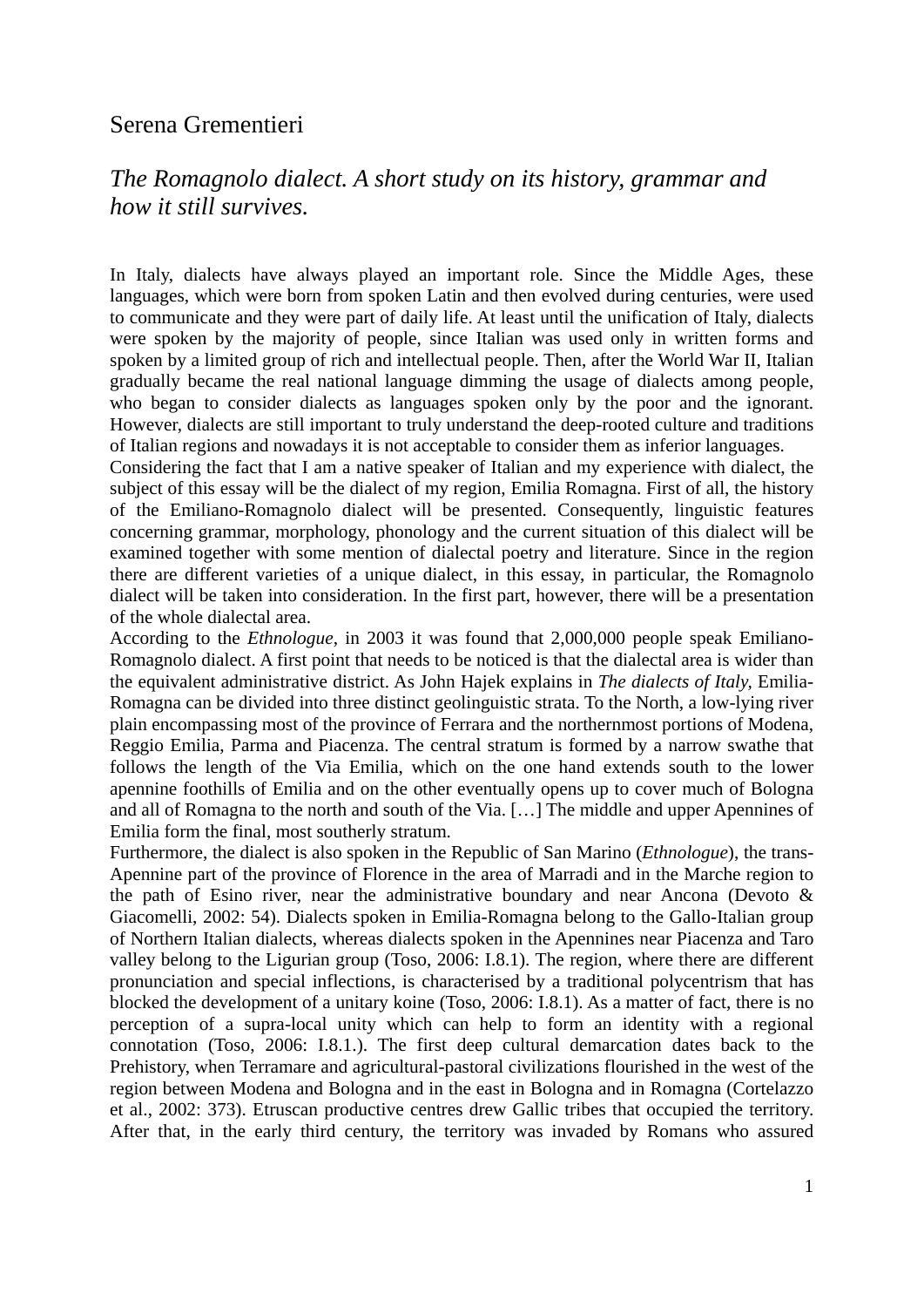organizational compactness and a common linguistic system (Cortelazzo et al., 2002: 373). Unfortunately, the unity was damaged by the administrative division between *Aemilia* and *Flaminia,* which existed until the Italian unification in 1861 (Foresti, 2010: 15). After the political and economic crisis and the following disintegration of the Roman Empire, in the fifth century, the regional linguistic physiognomy was well-established. In other words, everyone used idioms developed from the Vulgar Latin. Subsequently, between the seventh and the eighth centuries, nobody was able to understand written and spoken Latin since new idioms were completely formed (Foresti, 2010: 14). In the eighth century, the Byzantine domination in Northern Italy and in the region came to an end with the Lombard invasion. If on the one hand the Germanic domination had a strong influence on politics and institutions, on the other hand, it did not manage to impose their own languages on Romance varieties, which were in the making (Foresti, 2010: 16). However, it is in this period that dialects spoken in Emilia-Romagna received a number of borrowings regarding vocabulary from Germanic languages. For instance, *ghefla* "gomitolo", *boga "*catena, fascia metallica", *gudazzo* "padrino", *scosso* "grembo" - from which derives the word *scossale* "grembiule" *brodo, borrire* "sgridare, assalire" and so forth (Foresti, 2010: 17). A fragmentation inside the region was also attested during the periods of Commune and the Signoria in the XII and XV centuries (Cortelazzo et al., 2002: 377). During this period, from rhetoric schools a new form of civil eloquence spread adopting the vulgar and making knowledge possible for nonspecialist (Foresti, 2010: 24). When in 1500 the Florentine dialect was chosen as a model for a national language, in Emilia-Romagna people spoke and continued to use local languages which were different from each other (Foresti, 2010: 42). Together with these dialects, there was Italian that was spoken only by few people. In fact, everyone communicated using dialects (Foresti, 2010: 43) even though, little by little, the vulgar began to be used also in written contexts.

The first reference to idioms spoken in the region can be founded in Dante's work *De vulgari eloquentia,* where the poet made a distinction between west-central, *Lombardo,* and eastcentral dialects, *Romagnolo* (Foresti, 2010: 47). In 1800, a number of dialectal dictionaries were published with the aim of teaching Italian through the research of Tuscan words which could have substituted the dialectal ones (Foresti, 2010: 54). However, these dictionaries contained only words belonging to the middle-class urban dialectal variety. It was in 1856 that Bernardino Biondelli published *Saggio sui dialetti gallo-italici,* an extensive research on the Emiliano-Romagnolo parlance and its varieties (Foresti, 2010: 56-57). After that, over the years, dialects lost importance whereas Italian became the national language. Even though dialects were not recognised as real languages, they have their own grammatical, morphological and phonological features.

Taking into consideration Romagnolo, the dialect of the area where I was born and where I live, some main features characterise this language since the passage from Vulgar Latin to dialects.

Friedrich Schürr, an Austrian linguist who studied Romagnolo dialect, affirmed that the crucial historical event which can explain the distinctive features of this dialect is the long political isolation of Romagna during the period of Esercato in Ravenna. The following examples of phonetic features are taken from the book *Romagna e civiltà* written by Bellosi and Quondamatteo. As regards vocalism, the main characteristics are:

- − the passage from *a* tonic (in free syllable or followed by *r, l +* consonant) to *e.* 
	- − e.g. *legh <* lacu, *cer <* claru
- − the almost constant fall of atonic final vowels, except for *a* 
	- − e.g. *câ, cãn <* cane, *gat <* gattu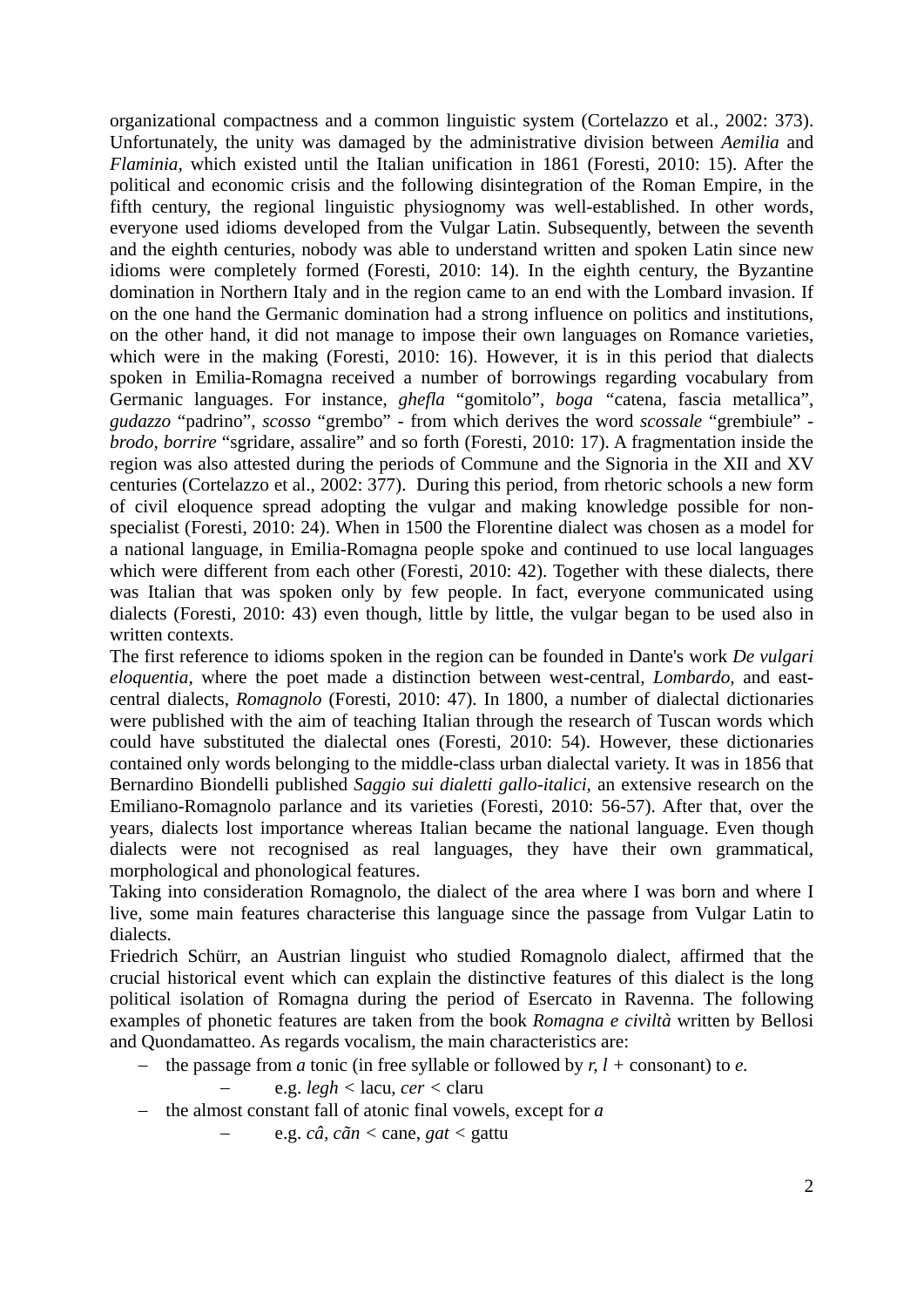the fall of post-tonic vowels of internal syllables

- − e.g. *sambêdgh <* selvaticu, *letra <* littera, *sédla <* saetula
- the fall of pro-tonic vowels of internal syllables
	- − e.g. *stmana <* septimana
- − metaphony; e.g. sing. *fjór*, plur. *fjur*

− Nasalisation of tonic vowels. It can be complete, partial or incomplete nasality. The first one involves the disappearance of nasal consonant in front of n, m, which has become final consonant, or it is followed by an unvoiced consonant. The second type of nasality applies in front of intervocalic *n, m*. The incomplete nasality applies in front of geminate *n, m, gn* or *n, m* + voiced consonant.

As far as consonantism is concerned, it is important to notice the phenomenon of degemination, which Romagnolo has in common with all Northern dialects. According to Friedrich Schürr, the degemination is due to the dynamic, intensive or expiratory accent which gives prominence to voiced vowels to the detriment of unvoiced vowels. In addition to this, Romagnolo dialect is also characterised by the sonorization of inter-vowel unvoiced (e.g. *fredel* < fratellu), the resolution of  $c + i$ , e in *z* (e.g. *zarvel* < cerebellu) and the resolution of *cl, gl* in *c* and *g* (e.g. *cer* < *claru, gera* < *glarea*).

With regard to morphosyntactic features, articles, nouns, pronouns and verbs are worthy of attention. For this purpose, *Profilo linguistico dell'Emilia-Romagna* (2010: 126-9) written by Fabio Foresti gives an exhaustive explanation. For articles, in Romagna the form *é* and *l* are used (*é bus* "il buco", *l alber "*l'albero") with masculine singular nouns whereas masculine plural nouns take the article *i* (*i dént* "i denti"). The feminine singular nouns take *la* and *l* (*la man* "la mano", *l èlba "*l'alba") whereas the feminine plural nouns, *al* and *ali (al tail* "le tele", *ali óng "*unghie"). Besides, compared to their Latin origins, nouns keep the feminine of nouns regarding types of trees (e.g. *piopa* "pioppo") or neutral nouns turn into feminine (e.g. *bughèda* "bucato"). The morphological opposition between singular and plural depends on the vowel dispersion at the end of the word, which usually assigns the zero desinence to singular and plural nouns. The plural of feminine nouns is determined by the dispersion of *-a* of singular (e.g. *la scra:na* "la sedia", *al scran* "le sedie"). Furthermore, there are many ways to form the superlative: the addition of *-ént* to the adjective or the repetition of adjective itself (e.g. *nóv nuvànt* or *nóv nóv* "nuovissimo"). (Cortelazzo et al., 2002: 381). The system of personal pronoun presents the common characteristic of using the objective pronoun (*mé, té, ló*) in subject function in voiced forms (Cortelazzo et al., 2002: 381) or the recourse to deictic words together with personal pronouns and demonstrative pronouns and adjectives (e.g. *cla döna ca là "*quella donna"). (Cortelazzo et al., 2002: 382). With regard to verbs, in Romagnolo there are four conjugations: *-êr* (*andêr*, "andare"), *-ér* (*piasér* "piacere"), *-ar*  (*piövar* "piovere") and *-ìr* (*fiurìr,* "fiorire") and each verbal form is preceded by unvoiced personal pronouns (*mé a rid, ti at rid, lu al rid, lór i rid)* as Adelmo Masotti explains in his Romagnolo dictionary (1996). Certainly, the features presented above are just a little part of the considerable linguistic system but they can give a first idea of how the dialect is structured.

Nevertheless, the current situation of the dialect is another aspect that needs to be mentioned. As a matter of fact, the usage of dialects has decreased due to the importance gained by Italian year after year. During the fascism, in the whole country the dialect was banned in schools and elsewhere, since it was seen as a rude language. After the II World War, through education people had the possibility to become wealthy and be part of the economic boom. Therefore, even in the family speaking dialect was forbidden. As Luigi Antonio Mazzoni writes in his article 'Il dialetto romagnolo oggi' (The Romagnolo dialect nowadays), when the rural life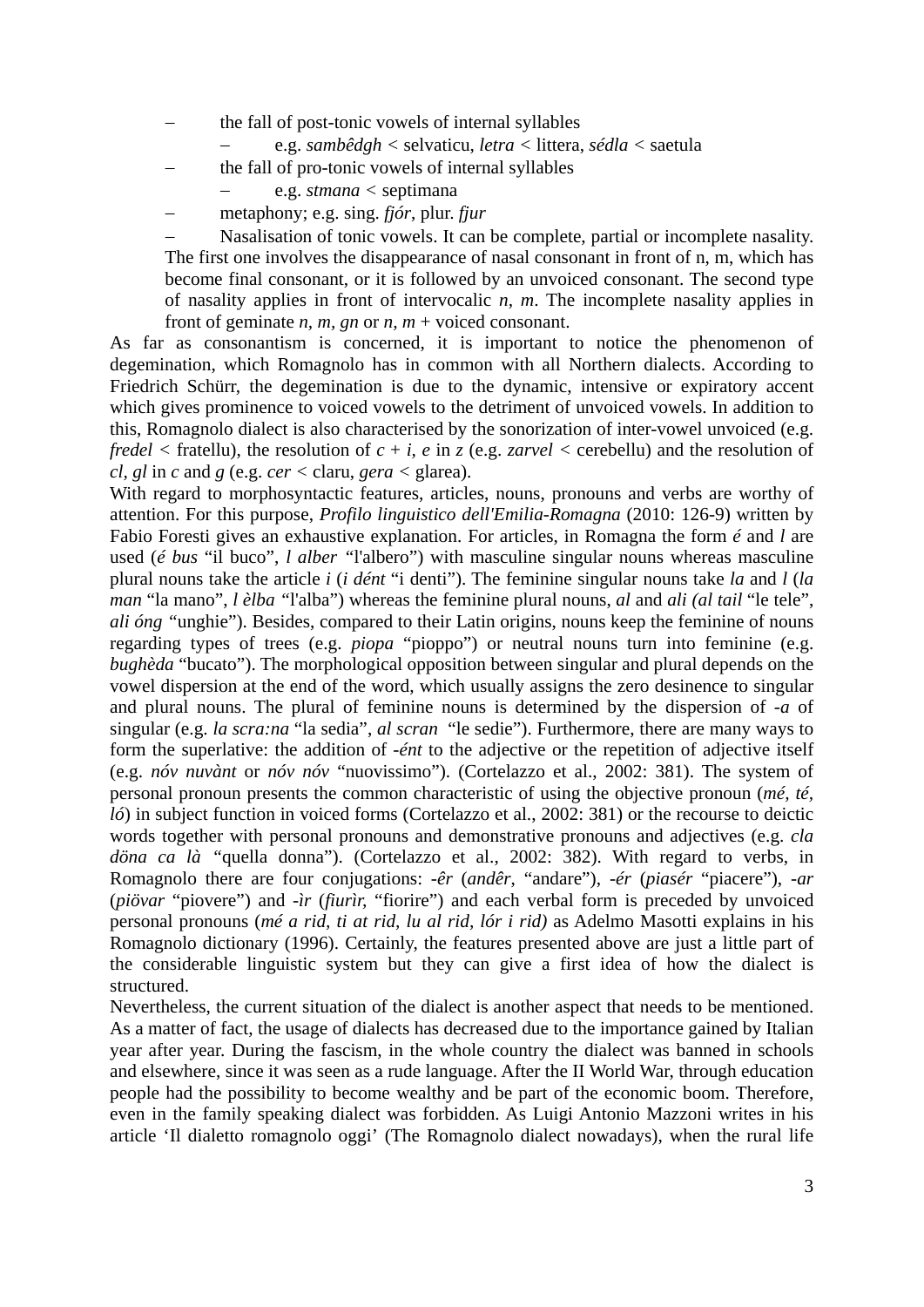and hand-crafted workshops together with the close life of parish churches were abandoned, a great amount of dialectal vocabulary disappeared. The new vocabulary, related to technology and modernity, was included with difficulty in the dialect, which adapted words like television – *televisione* in Italian and *televisiõ* in dialect – and mobile phone – *telefonino* in Italian and *telefunì* in dialect. Moreover, when Italian and the dialect were equally important, people who knew only dialect translated words considering only the sense and the meaning. For instance, the word "forbici" - in dialect "tusur" - was translate as "tusure", ragazzo – in dialect "bastërd" - as "bastardo". For this reason, dialect was considered in a negative way. As far as I am concerned, I cannot speak dialect even though I was brought up in a family where everyone can speak both Italian and dialect but I can clearly understand it though. The reason why I have never started to speak my dialect is linked to the fact that I do not need to use it and at school its usage was discouraged. However, I understand its importance. Actually, in my area, people are re-evaluating the dialect and their tie to the territory but, unfortunately, this is not enough. Everywhere, there is someone who cannot speak dialect – maybe because it is a foreigner – and therefore Italian is the only language which is necessary to speak, even though also Italian is experiencing the problem of being threatened by what is now becoming the global language, English. Besides, young people do not speak dialect because they think of it as something related to aged people and old times. As I had the opportunity to ask to some experts of dialects - like Gilberto Casadio who wrote *Vocabolario Etimologico Romagnolo - and in the light of my own experience, I have verified that with friends,* youngsters speak a colloquial Italian that seems closed to dialect because of some words typical of the area but, instead, it is a sort of Italianised dialect. For instance, expressions like "me la sgavagno" and "ingambarellarsi" that can be translated as "I am carrying it off" and "to stumble" respectively, are used because they are recurring and therefore they are absorbed and reused as simple quotation in Italian (Cortelazzo et al., 2002: 390).

According to a survey carried out by ISTAT in 2006, in Emilia-Romagna the majority of people (84%) speak with strangers in Italian whereas in the family, Italian is spoken by 56% of people while dialect is used by 14.6% and this datum shows a significant increase since 2000. Nevertheless, today dialect is regaining prominence since people have much more awareness of culture and traditions of their region. In Romagna, there is also a long tradition of dialectal theatre and literature which is considered as a cultural opportunity and not something to be ashamed of. As a dialectal language, Romagnolo is still alive. A large number of folk stories were and are written with the aim of describing the rural and simple life in the region in the past. In addition, there are a number of poets, born in this area, which help the dialect to survive. For instance, renowned authors are Tonino Guerra – famous also for having collaborated with the famous Italian director Federico Fellini – Raffaello Baldini, Gianni Fucci and Tolmino Baldassari. According to the journalist Matteo Fantuzzi and his article 'La poesia romagnola*',* despite a general decline of poetry, in Emilia-Romagna, through poems, people have the opportunity to escape from current problems and understanding themselves and their origins and the daily language that they should speak. This is actually possible thanks to a sincere and straightforward lifestyle that is characteristic of Romagna and of its inhabitants. For this reason, although today the dialect is threatened and it risks extinction, people in Romagna would never accept the loss of their cultural identity. Romagnolo is and it always will be a part of them and it cannot be lost.